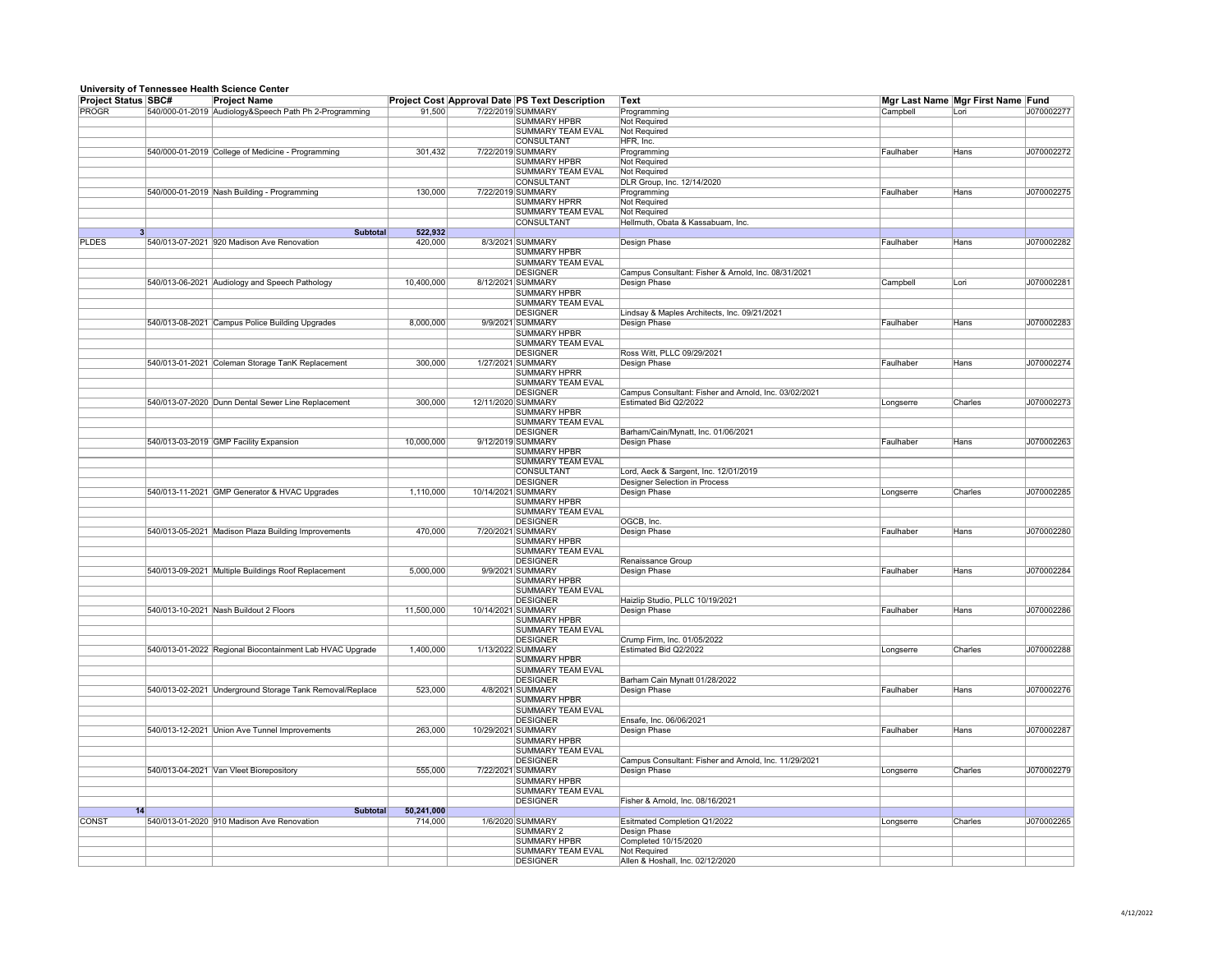## **University of Tennessee Health Science Center**

|                            | omvorsný or romicssoc ricann ociónoc ochici              |             |                    |                                                       |                                                        |           |                                   |            |
|----------------------------|----------------------------------------------------------|-------------|--------------------|-------------------------------------------------------|--------------------------------------------------------|-----------|-----------------------------------|------------|
| <b>Project Status SBC#</b> | <b>Project Name</b>                                      |             |                    | <b>Project Cost Approval Date PS Text Description</b> | <b>Text</b>                                            |           | Mgr Last Name Mgr First Name Fund |            |
|                            |                                                          |             |                    | <b>CONTRACTOR</b>                                     | <b>Campus Management</b>                               |           |                                   |            |
|                            | 540/013-03-2021 930 Madison Ave Renovations              | 185,000     |                    | 4/8/2021 SUMMARY                                      | Design Phase                                           | Longserre | Charles                           | J070002278 |
|                            |                                                          |             |                    | <b>SUMMARY HPBR</b>                                   |                                                        |           |                                   |            |
|                            |                                                          |             |                    | SUMMARY TEAM EVAL                                     |                                                        |           |                                   |            |
|                            |                                                          |             |                    | <b>DESIGNER</b>                                       | Campus Consultant: Renaissance Group, Inc. 05/20/2021  |           |                                   |            |
|                            |                                                          |             |                    |                                                       |                                                        |           |                                   |            |
|                            | 540/013-01-2012 Classroom & Laboratory Bldgs Renovation  | 68,500,000  | 7/12/2012 SUMMARY  |                                                       | Substantially Complete 11/10/2020                      | Faulhaber | Hans                              | J070002227 |
|                            |                                                          |             |                    | <b>SUMMARY HPBR</b>                                   | In Process                                             |           |                                   |            |
|                            |                                                          |             |                    | <b>SUMMARY TEAM EVAL</b>                              | <b>Not Required</b>                                    |           |                                   |            |
|                            |                                                          |             |                    | <b>DESIGNER</b>                                       | Hnedak Bobo Group 10/07/2013                           |           |                                   |            |
|                            |                                                          |             |                    | <b>CONTRACTOR</b>                                     | CM/GC Flintco 03/09/2018                               |           |                                   |            |
|                            |                                                          |             |                    |                                                       |                                                        |           |                                   |            |
|                            | 540/013-01-2016 Dentistry Faculty Practice/Research Bldg | 41,420,000  | 4/18/2016 SUMMARY  |                                                       | Esitmated Completion Q1/2023                           | Faulhaber | Hans                              | J070002241 |
|                            |                                                          |             |                    | <b>SUMMARY HPBR</b>                                   | In Process                                             |           |                                   |            |
|                            |                                                          |             |                    | <b>SUMMARY TEAM EVAL</b>                              |                                                        |           |                                   |            |
|                            |                                                          |             |                    | <b>DESIGNER</b>                                       | Fleming Associates 01/09/2018                          |           |                                   |            |
|                            |                                                          |             |                    | <b>CONTRACTOR</b>                                     | Turner Construction Company 09/23/2020                 |           |                                   |            |
|                            |                                                          |             |                    |                                                       |                                                        |           |                                   |            |
|                            | 540/013-02-2019 Elevator Upgrades                        | 8,220,000   |                    | 8/8/2019 SUMMARY                                      | Subproject 1: 910 Madison Estimated Completion Q2/2022 | Faulhaber | Hans                              | J070002262 |
|                            |                                                          |             |                    | <b>SUMMARY 2</b>                                      | Subproject 2: Multiple Buildings                       |           |                                   |            |
|                            |                                                          |             |                    | <b>SUMMARY HPBR</b>                                   |                                                        |           |                                   |            |
|                            |                                                          |             |                    | <b>SUMMARY TEAM EVAL</b>                              |                                                        |           |                                   |            |
|                            |                                                          |             |                    | <b>DESIGNER</b>                                       |                                                        |           |                                   |            |
|                            |                                                          |             |                    |                                                       | brg3s 09/25/2019                                       |           |                                   |            |
|                            |                                                          |             |                    | <b>CONTRACTOR</b>                                     | <b>Barnes &amp; Brower 11/15/2021</b>                  |           |                                   |            |
|                            | 540/013-05-2016 Energy Performance Contract              | 5,500,000   | 7/14/2016 SUMMARY  |                                                       | Substantially Complete 12/15/2021                      | Longserre | <b>Charles</b>                    | J070002245 |
|                            |                                                          |             |                    | SUMMARY HPBR                                          | Completed 3/8/2022                                     |           |                                   |            |
|                            |                                                          |             |                    | <b>SUMMARY TEAM EVAL</b>                              | <b>Not Required</b>                                    |           |                                   |            |
|                            |                                                          |             |                    |                                                       |                                                        |           |                                   |            |
|                            |                                                          |             |                    | <b>CONSULTANT</b>                                     | OCGB, Inc. 05/22/2017                                  |           |                                   |            |
|                            |                                                          |             |                    | <b>DESIGNER</b>                                       | Siemens 02/06/2018                                     |           |                                   |            |
|                            |                                                          |             |                    | CONTRACTOR                                            | Siemens Industry Inc. 06/03/2020                       |           |                                   |            |
|                            | 540/013-03-2017 GEB Improvements                         | 8,300,000   | 7/13/2017 SUMMARY  |                                                       | Estimated Completion Q3/2022                           | Faulhaber | Hans                              | J070002249 |
|                            |                                                          |             |                    |                                                       |                                                        |           |                                   |            |
|                            |                                                          |             |                    | <b>SUMMARY HPBR</b>                                   | In Process                                             |           |                                   |            |
|                            |                                                          |             |                    | <b>SUMMARY TEAM EVAL</b>                              | Not Required                                           |           |                                   |            |
|                            |                                                          |             |                    | <b>DESIGNER</b>                                       | Allen and Hoshall 10/03/2017                           |           |                                   |            |
|                            |                                                          |             |                    | <b>CONTRACTOR</b>                                     | Wagner General Contractors, Inc. 01/24/2022            |           |                                   |            |
|                            |                                                          |             |                    |                                                       |                                                        |           | Charles                           |            |
|                            | 540/013-03-2020 GMP Cleanroom Storage and Restrooms Reno | 240,000     | 9/10/2020 SUMMARY  |                                                       | <b>Estimated Completion Q2/2022</b>                    | Longserre |                                   | J070002269 |
|                            |                                                          |             |                    | <b>SUMMARY HPBR</b>                                   |                                                        |           |                                   |            |
|                            |                                                          |             |                    | <b>SUMMARY TEAM EVAL</b>                              | Not Required                                           |           |                                   |            |
|                            |                                                          |             |                    | <b>DESIGNER</b>                                       | Haizlip Studio, Inc. 11/25/2020                        |           |                                   |            |
|                            |                                                          |             |                    | <b>CONTRACTOR</b>                                     |                                                        |           |                                   |            |
|                            |                                                          |             |                    |                                                       | Campus Management                                      |           |                                   |            |
|                            | 540/013-06-2020 Madison Plaza Deck                       | 370,000     | 10/8/2020 SUMMARY  |                                                       | <b>Estimated Completion Q2/2022</b>                    | Faulhaber | Hans                              | J070002271 |
|                            |                                                          |             |                    | <b>SUMMARY HPBR</b>                                   |                                                        |           |                                   |            |
|                            |                                                          |             |                    | <b>SUMMARY TEAM EVAL</b>                              |                                                        |           |                                   |            |
|                            |                                                          |             |                    | <b>DESIGNER</b>                                       | Allen & Hoshall, Inc. 11/11/2020                       |           |                                   |            |
|                            |                                                          |             |                    |                                                       |                                                        |           |                                   |            |
|                            |                                                          |             |                    | <b>CONTRACTOR</b>                                     | <b>Campus Management</b>                               |           |                                   |            |
|                            |                                                          |             |                    | CONTRACTOR 2                                          | LaGasse Construction, Inc. 02/11/2022                  |           |                                   |            |
|                            | 540/013-04-2015 Security Upgrades Ph 1                   | 26,000,000  | 8/13/2015 SUMMARY  |                                                       | Substantially Complete 07/09/2018                      | Faulhaber | Hans                              | J070002237 |
|                            |                                                          |             |                    | <b>SUMMARY 2</b>                                      | <b>Estimated Completion Q2/2022</b>                    |           |                                   |            |
|                            |                                                          |             |                    |                                                       |                                                        |           |                                   |            |
|                            |                                                          |             |                    | <b>SUMMARY HPBR</b>                                   | <b>Predates HPBR</b>                                   |           |                                   |            |
|                            |                                                          |             |                    | <b>SUMMARY TEAM EVAL</b>                              | Not Required                                           |           |                                   |            |
|                            |                                                          |             |                    | <b>DESIGNER</b>                                       | <b>Campus Consultant</b>                               |           |                                   |            |
|                            |                                                          |             |                    | <b>CONTRACTOR</b>                                     | Siemens 11/02/2016                                     |           |                                   |            |
|                            |                                                          |             |                    |                                                       |                                                        |           |                                   |            |
| 10                         | <b>Subtotal</b>                                          | 159,449,000 |                    |                                                       |                                                        |           |                                   |            |
| <b>CONSC</b>               | 540/013-02-2020 Food Bank Building Renovation            | 193,000     | 9/10/2020 SUMMARY  |                                                       | Substantially Complete 01/25/2021                      | Longserre | Charles                           | J070002268 |
|                            |                                                          |             |                    | <b>SUMMARY HPBR</b>                                   | Completed 05/25/2021                                   |           |                                   |            |
|                            |                                                          |             |                    | <b>SUMMARY TEAM EVAL</b>                              | <b>Not Required</b>                                    |           |                                   |            |
|                            |                                                          |             |                    |                                                       |                                                        |           |                                   |            |
|                            |                                                          |             |                    | <b>DESIGNER</b>                                       | Campus Consultant - Allen & Hoshall, Inc.              |           |                                   |            |
|                            |                                                          |             |                    | <b>CONTRACTOR</b>                                     | Campus Management                                      |           |                                   |            |
|                            | 540/013-03-2018 Hamilton Fountain & Deck                 | 550,000     | 7/12/2018 SUMMARY  |                                                       | Substantially Complete 03/27/2020                      | Longserre | Charles                           | J070002257 |
|                            |                                                          |             |                    | <b>SUMMARY HPBR</b>                                   | Completed 11/20/2020                                   |           |                                   |            |
|                            |                                                          |             |                    |                                                       |                                                        |           |                                   |            |
|                            |                                                          |             |                    | SUMMARY TEAM EVAL                                     | Not Required                                           |           |                                   |            |
|                            |                                                          |             |                    | <b>DESIGNER</b>                                       | <b>Campus Consultant</b>                               |           |                                   |            |
|                            |                                                          |             |                    | <b>CONTRACTOR</b>                                     | Castle Black Inc 07/17/2019                            |           |                                   |            |
|                            | 540/013-01-2018 Master Plan Update                       | 400,000     | 4/12/2018 SUMMARY  |                                                       | Design Phase                                           | Hopson    | Anthony                           | J070002251 |
|                            |                                                          |             |                    |                                                       |                                                        |           |                                   |            |
|                            |                                                          |             |                    | <b>SUMMARY HPBR</b>                                   | <b>Not Required</b>                                    |           |                                   |            |
|                            |                                                          |             |                    | <b>SUMMARY TEAM EVAL</b>                              | <b>Not Required</b>                                    |           |                                   |            |
|                            |                                                          |             |                    | <b>DESIGNER</b>                                       | DLR Group, Inc.                                        |           |                                   |            |
|                            | 540/013-04-2019 SAC Wellness Center                      | 352,000     | 9/18/2019 SUMMARY  |                                                       | Substantially Completed 03/31/2020                     | Longserre | Charles                           | J070002264 |
|                            |                                                          |             |                    |                                                       |                                                        |           |                                   |            |
|                            |                                                          |             |                    | <b>SUMMARY HPBR</b>                                   | Completed 10/15/2020                                   |           |                                   |            |
|                            |                                                          |             |                    | <b>SUMMARY TEAM EVAL</b>                              | Not Required                                           |           |                                   |            |
|                            |                                                          |             |                    | <b>DESIGNER</b>                                       | Campus Management / Allen & Hoshall 11/12/2019         |           |                                   |            |
|                            | <b>Subtotal</b>                                          | 1,495,000   |                    |                                                       |                                                        |           |                                   |            |
|                            |                                                          |             |                    |                                                       |                                                        |           |                                   |            |
| AHOLD                      | 540/013-06-2015 Building Renovations                     | 2,500,000   | 10/13/2015 SUMMARY |                                                       | On Hold Per Campus                                     | Faulhaber | Hans                              | J070002239 |
|                            |                                                          |             |                    | <b>SUMMARY HPBR</b>                                   |                                                        |           |                                   |            |
|                            |                                                          |             |                    | <b>SUMMARY TEAM EVAL</b>                              | <b>Not Required</b>                                    |           |                                   |            |
|                            |                                                          |             |                    | <b>DESIGNER</b>                                       | Campus Mangement                                       |           |                                   |            |
|                            |                                                          |             |                    |                                                       |                                                        |           |                                   |            |
|                            | 540/013-04-2017 Campus Police Building Renovation        | 2,000,000   | 8/10/2017 SUMMARY  |                                                       | On Hold Per Campus                                     | Faulhaber | Hans                              | J070002250 |
|                            |                                                          |             |                    | <b>SUMMARY HPBR</b>                                   |                                                        |           |                                   |            |
|                            |                                                          |             |                    | <b>SUMMARY TEAM EVAL</b>                              |                                                        |           |                                   |            |
|                            |                                                          |             |                    |                                                       |                                                        |           |                                   |            |